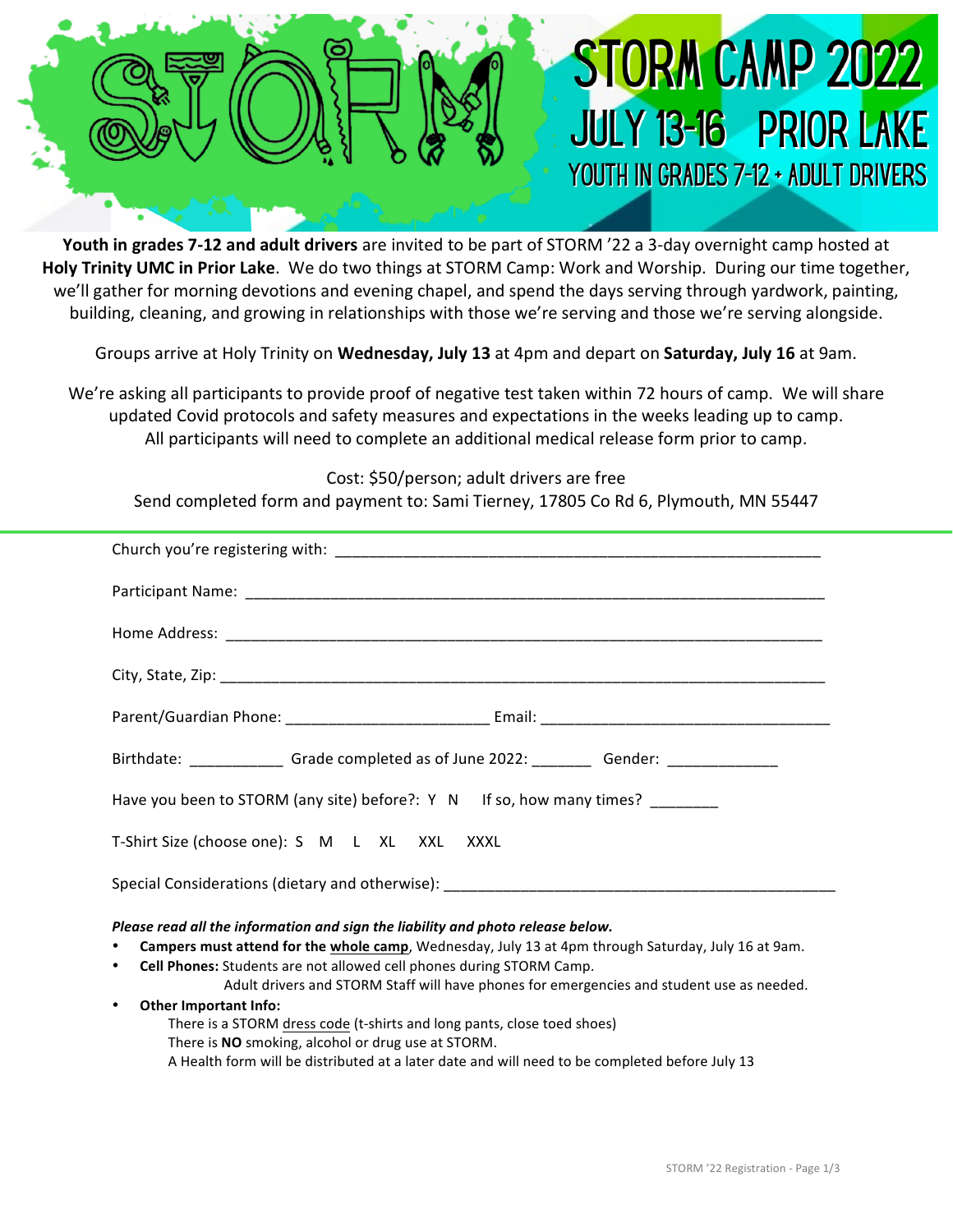## **Release of Liability – Minnesota United Methodist Conference and STORM Ministries**

Each United Methodist Camp and Retreat Center in the Minnesota Annual Conference of the United Methodist Church offers a variety of services and voluntary activities designed to enrich the camping or retreat experience. These services and voluntary activities may include, without limitation, the provision of food, lodging and transportation, as well as the sponsorship of challenging and educational activities: These may include, but are not limited to, use of a ladder, supervised use of tools including power tools, exposure to dust, use of paint, outdoor yardwork, hauling of brush, and minor home repair. It is understood that proper safety precautions, instruction for use, and sensible interaction with these activities will be discussed and followed. Both participants and staff members (including volunteers) may have the opportunity to participate in one or all of these activities.

While each Camp will endeavor to assure the safety of its participants and staff members, there are unavoidable risks of injury – or even death –associated with each unique camping experience and its related services and activities. Consequently, a properly executed Release of Liability is required before anyone may attend a Camp or Retreat as either a participant or a staff member.

Such a Release of Liability is set forth below. If you are a prospective participant or staff member under eighteen years of age, one of your parents or your legal guardian must print his or her name below and then sign and date the line designated "Parent or Guardian of Minor Participant or Staff Member". If you are a prospective participant or staff member eighteen years of age or older, you must print your name below and then sign and date the line designated "Adult Participant or Staff Member." You are encouraged to consult an attorney if you have any questions about the meaning of this document. If you have any questions about the services or activities provided at STORM Camp you should contact STORM Ministries (servingiesus.servingothers@gmail.com) or STORM Executive Directors Sami Tierney, 763-232-0653 and Catie Levenick 763-257-2800 or the Camp Minnesota Office at 1-855-622-1973.

## By signing below, I (Print)

X\_\_\_\_\_\_\_\_\_\_\_\_\_\_\_\_\_\_\_\_\_\_\_\_\_\_\_\_\_\_\_\_\_\_\_\_\_\_\_\_\_\_\_\_\_\_\_\_ acknowledge and agree to the following:

 *(Parent/guardian of Participant or Staff under 18, OR Participant/ Staff 18 and older)*

- 1. I have read and understand the risks summarized above and acknowledge that the activities in which I may engage can be dangerous and can involve risk of serious injury or death. I also acknowledge that not all potential risks associated with all camp or retreat activities or services are listed herein but are reasonably foreseeable;
- 2. I understand that my participation in camp activities and receipt of camp services is voluntary and I may decline to participate in any activity or service offered. I further understand that it is my obligation and responsibility to continually be aware of any conditions or circumstances that may be unsafe. If at any time I sense anything to be of danger or unsafe, I will immediately notify a camp official and, if necessary, immediately leave the area of risk and refrain from participating in the event which I feel may be unsafe;
- 3. I understand that in order to participate in certain offsite camp activities I may be transported in a licensed, insured vehicle privately owned by staff or STORM adult leader.
- 4. I understand that in the case of a medical need, not requiring onsite emergency medical treatment, I may be transported in a privately owned vehicle;
- 5. In consideration of attending STORM '22 in Prior Lake, as a participant or staff member, I expressly assume the risks of such attendance. Further, for myself and on behalf of my executors, administrators and heirs, I release and hold the Minnesota Annual Conference of the United Methodist Church and the United Methodist Camp(s) I attend, STORM Ministries, and/or Holy Trinity UMC, Prior Lake, including the owners, trustees, officers, employees, agents and volunteers of the entities, harmless from any and all claims, suits or liability arising in any way from my attendance at STORM as a United Methodist Camp(s) for injury to my person or property or my death caused by the negligence of these entities and/or individuals to the fullest extent allowed by law, it being the intention of the parties for this release to be as broad and inclusive as allowed by law;